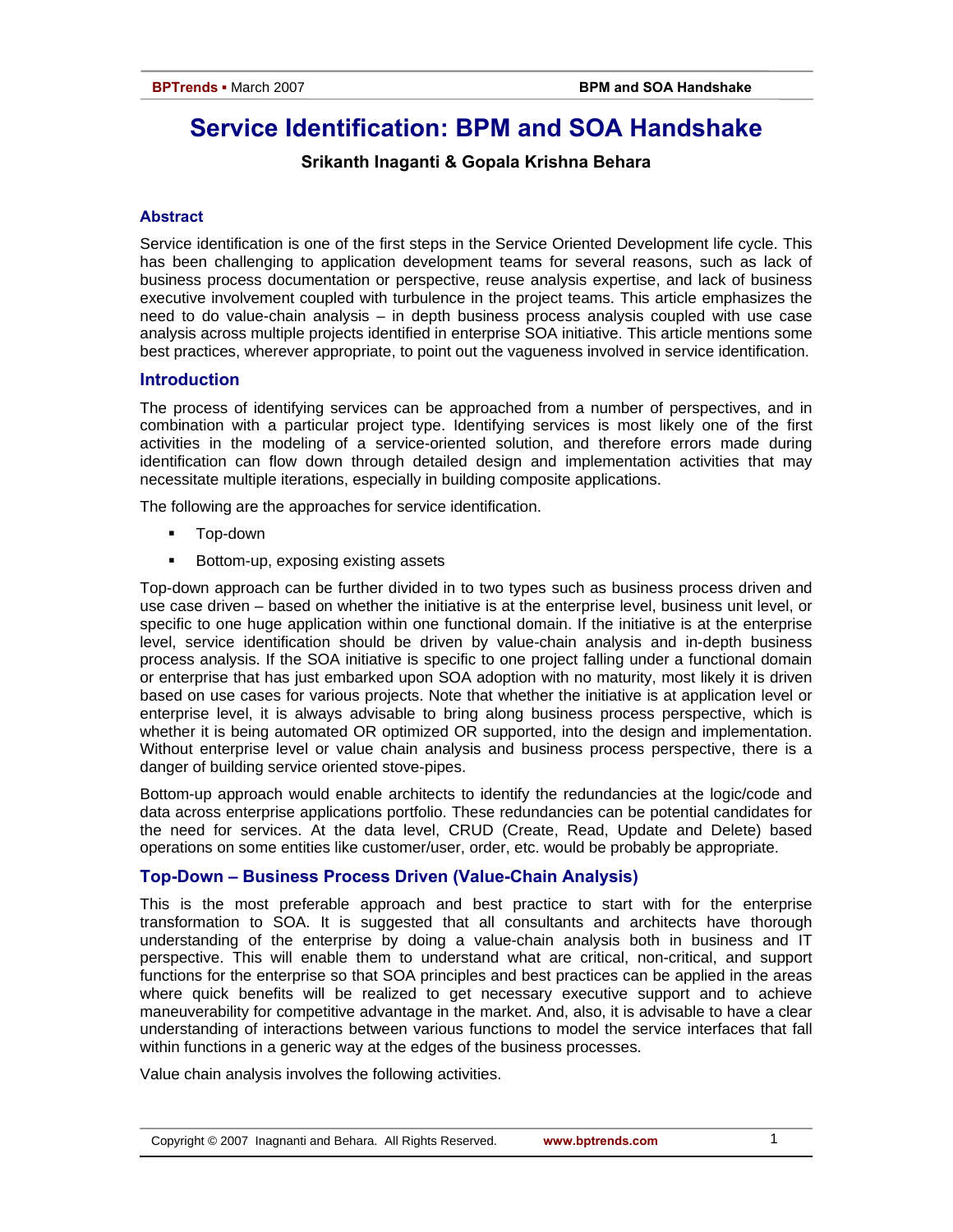- Understand and capture the broad functional domains and how they interact with each other.
- Detail the business processes and their handshake points (probably in swim lane diagrams that capture each role and its interaction with various activities).
- **Detail subprocesses.**
- **IDENTIFY 19** Identify the high-level candidate services (based on process activities).
- As-Is process to IT systems mapping to understand the existing IT systems boundaries. Analysis of IT landscape for business process and application portfolio mapping would help in marking the applications that are affected by SOA. This exercise would lead to better understanding of the SOA projects, and their scope, and would help define the overall integration roadmap.

The following are the advantages of documenting the business process.

- Allows architects to understand the business context
- Bridges the gap between IT and Business teams
- **Preliminary list of activities can be treated as potential list of services for further analysis**
- Activity/service dependency identifications at a high level
- Business rules identification at a high level from the decision boxes. This will help architects and designers to externalize the volatile parts of the processes.
- **Interactions between various actors within the enterprise for workflow requirements**
- Better understanding about the complexity within the enterprise in terms of message exchange patterns
- Defining and scoping the SOA project boundaries

# **Top-Down, Use Case Driven (for composite Applications)**

With the customers following the multi-sourcing strategy, coupled with SOA, as a goal, software services vendors would get engaged at different stages. In the case of projects with design-todeploy scope, SOA vendors will have to start with use cases where the complete business process model is not available or documented as part of either business discovery or plan and define phases. Even if documented business process is available, the tendency is to start with use case documentation in a traditional development process lifecycle. In this scenario, an initial list of services will be determined only after some decent amount of effort on use case analysis for common functional scenarios and sub-system identification. This is usually the case with large projects at a functional domain or department or business unit level.

For both business process and use case driven approaches, it is recommended from our experiences that the project team be organized into services and application teams so that the services team will try to identify/mark the core service requirements for each service, and, at the same time, the application team, organized as per the number of sub-systems/modules, will understand the requirements for each sub-system and will convey their expectations from each service with regard to each of their modules to the services team. The communication from the application team would help the services team in making sure that the interfaces specified would cater to all requirements. The result of this collaboration will be a service specification document for each service. Please refer to Appendix for a service specification template.

The following are the activities involved in the process of developing the traditional software systems: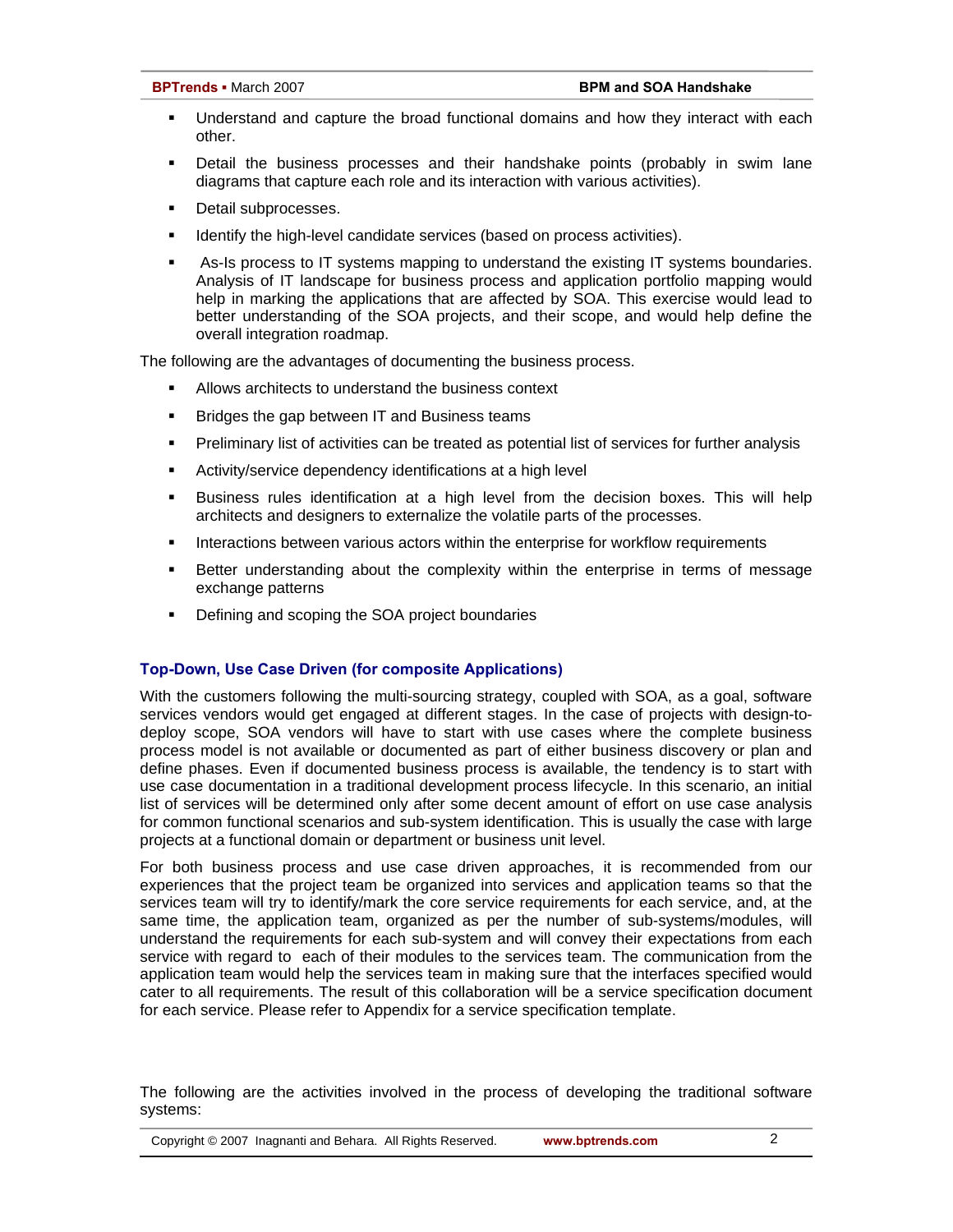- **Sub-system analysis/Use case modeling** 
	- o Identify the sub-systems
	- o Identify the components
	- o Map sub-systems back to business processes
	- o Identify the related business use cases that directly map on to activities or processes or subprocesses
	- o Set of related use cases may become part of a service
- Component specification development
	- o Interface definition
	- o Methods
	- o Tentative method signatures
	- o High level attributes
	- o Inputs
	- o Outputs
	- o Dependencies

The following are the additional activities required with respect to services elaboration.

- **Service-to-Component Mapping** 
	- o Identify the service responsibilities
	- o Service responsibilities distribution to components
- Service Specification Development
	- o Interface details
	- o Invocation methodology
	- $\circ$  All business use case interactions to make the service design generic and long-lasting

The services identified with this approach would need to be correlated with the list of services from the top-down business process driven approach to further refine the services and their responsibilities.

# **Bottom-up – Exposing Existing Assets**

The bottom-up approach involves taking the enterprise level application portfolio analysis, assessment for reuse, redundancy, and rationalization effort. In general, the targets for bottom up approach typically will be redundant business logic, multiple copies of business data entities, or implementing same business logic with multiple products, resulting in huge licensing, operational and maintenance costs, etc. An example for implementing same business logic with multiple products could be implementing search with different product suites in different business units using Autonomy, Verity, Google, etc., within an enterprise!!

Services identified using this approach may or may not be composed to build the business processes. But still the contribution of these services to ROI under the reuse line item could be higher depending on the scenario. Examples of these are user profile, search etc. These services will become part of the basic services, such as the infrastructure services or technical services in SOA service layers.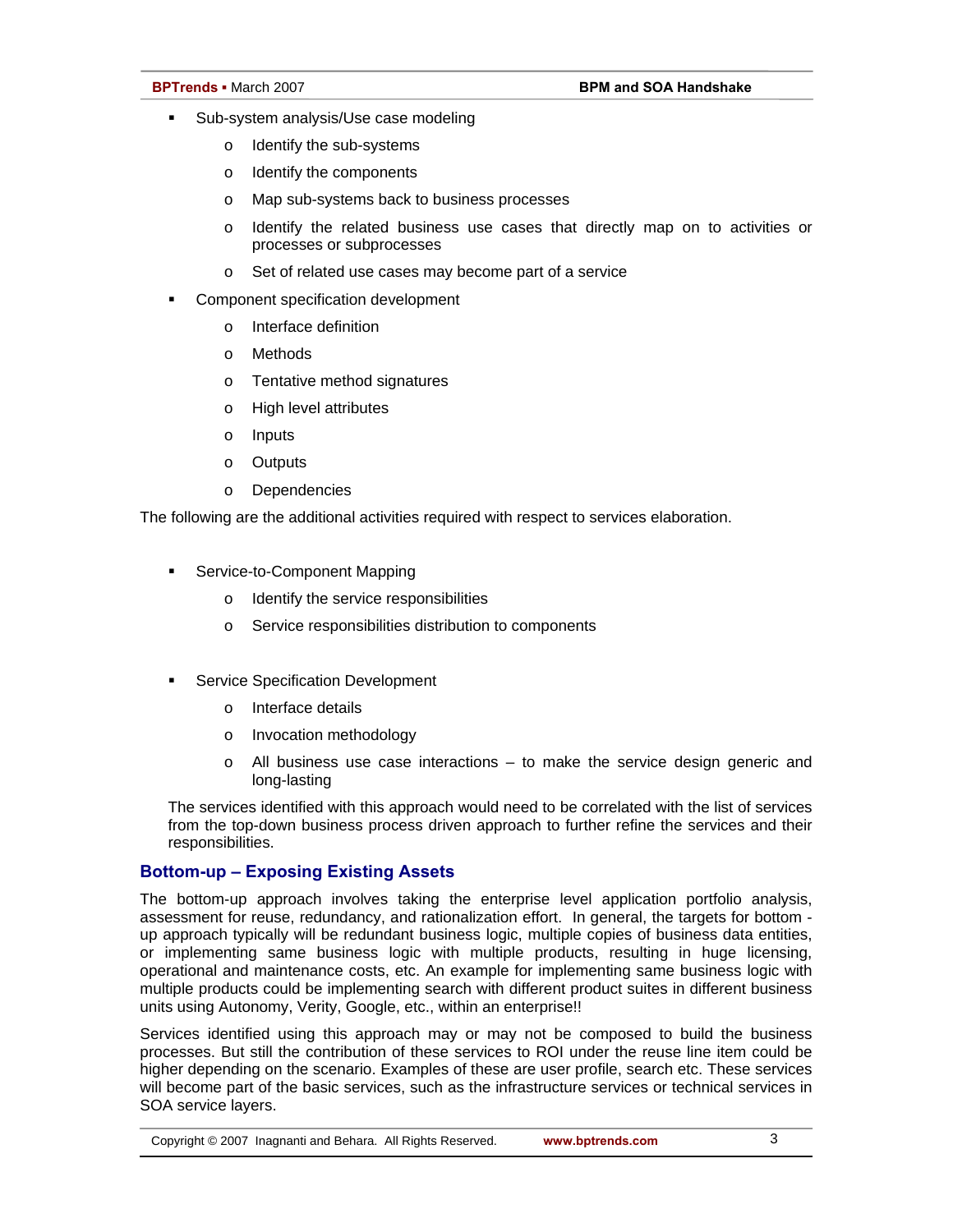The following diagram represents the overall process involved in service identification methodology, depicting various enterprise level activities.



**Figure 1. Service Identification Methodology**

# **BPM and SOA Handshake**

This section clearly describes step-by-step account of service identification involving both topdown and bottom-up approaches.

The first step in this process would be to lay out the core business process, and identify the various business activities within it. The following Activity diagram is a template that could be followed to list the key business activities within a business process.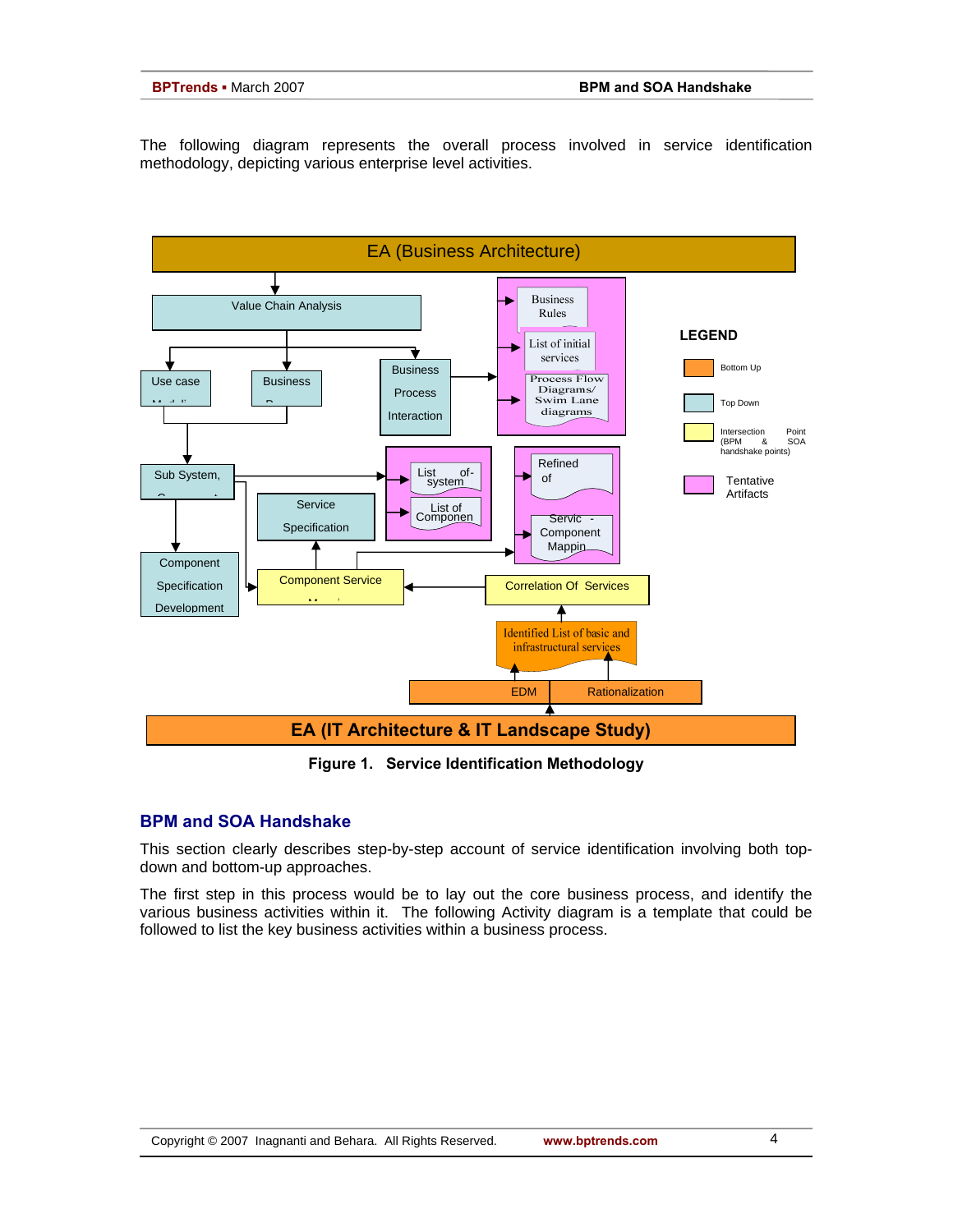

**Figure 2. Top-Down Approach Step 1**

The second step would be to identify the points of functionality in the existing systems. The functionality offered by applications is exposed as services, and these would act as windows of interaction with the existing applications. The figure below shows the various existing applications in the landscape, and the functionalities offered by them. These points of functionality are then defined and exposed as services in the service layer, as shown in the following figure:



**Figure 3. Bottom-Up Approach Step 2** 

Typically existing assets would be turned into services in any of the following ways.

- (i) Wrap an existing function as a service
- (ii) Wrap and replace an existing function with a service
- (iii) Create a service adapter to make the application work with services
- (iv) Integrate the function into a service

The third step is to map the identified services to an activity within the business process. A direct correlation between business activities and the identified services within the application is not likely at the outset. The mappings could be one-to-one, or one-to-many. One service could also be mapped to only part of a business activity. Finally, there could also be certain services that cannot be mapped to any activity within the business process. Please note, at this point we are only trying to correlate the services exposed at the application level with the activities required in the business level.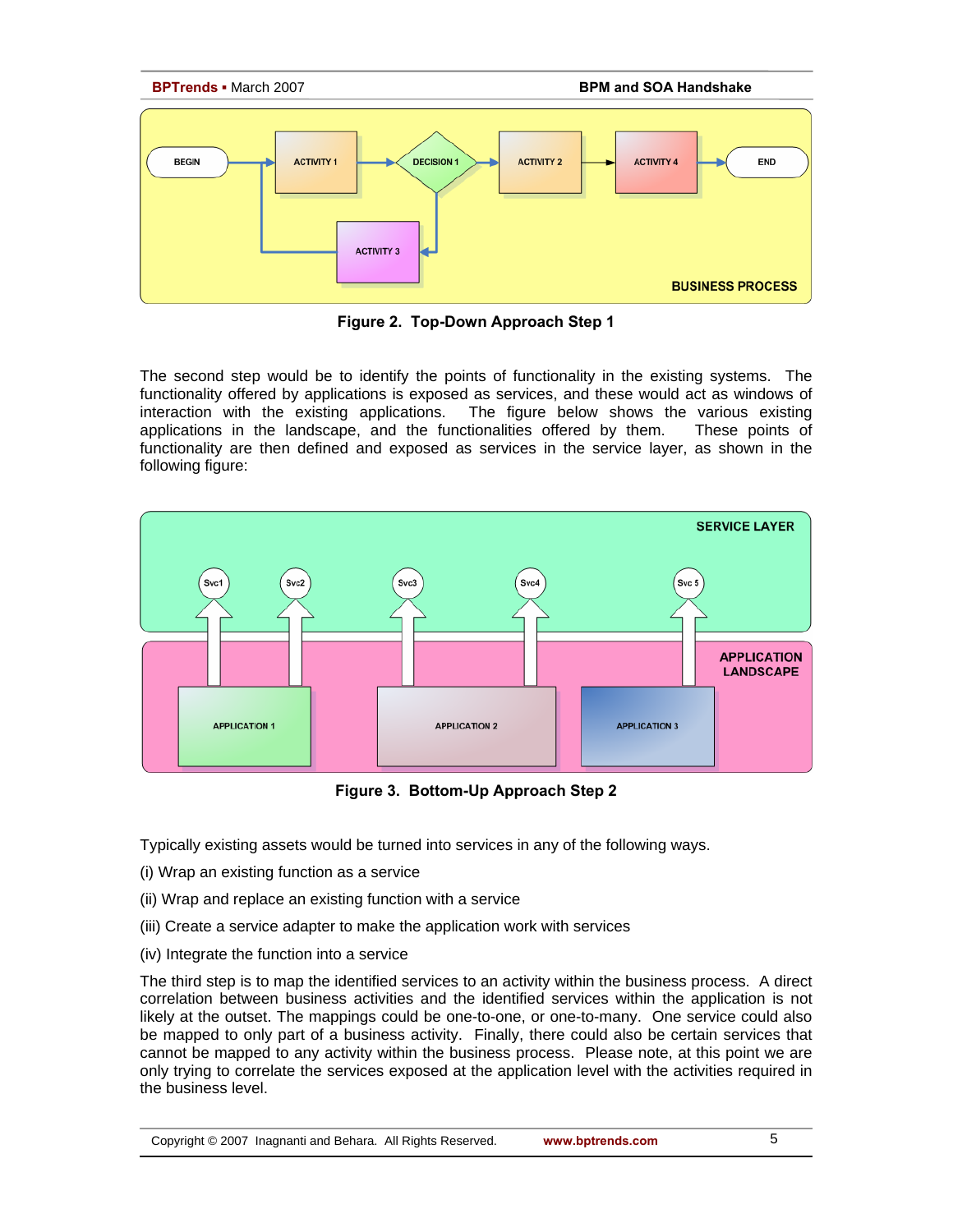The following figure shows the preliminary mapping activity between business activities and services exposed at the application level:



**Figure 4. Correlation of Services and Activities Step 3** 

The final step would be to refine the process model to include more subprocesses in order to achieve a one-one mapping between process and service. However, it is also desirable to achieve a mapping of several decomposed activities to one service in order to maximize reusability of service components. New services need to be created where a business process does not have an equivalent service. The final service mapping should ideally have a one-to-one mapping between business activities and services exposed in the application layer, with a view to reducing maintenance overheads. However, aggregation of two or more services to map to a certain business activity is also allowed.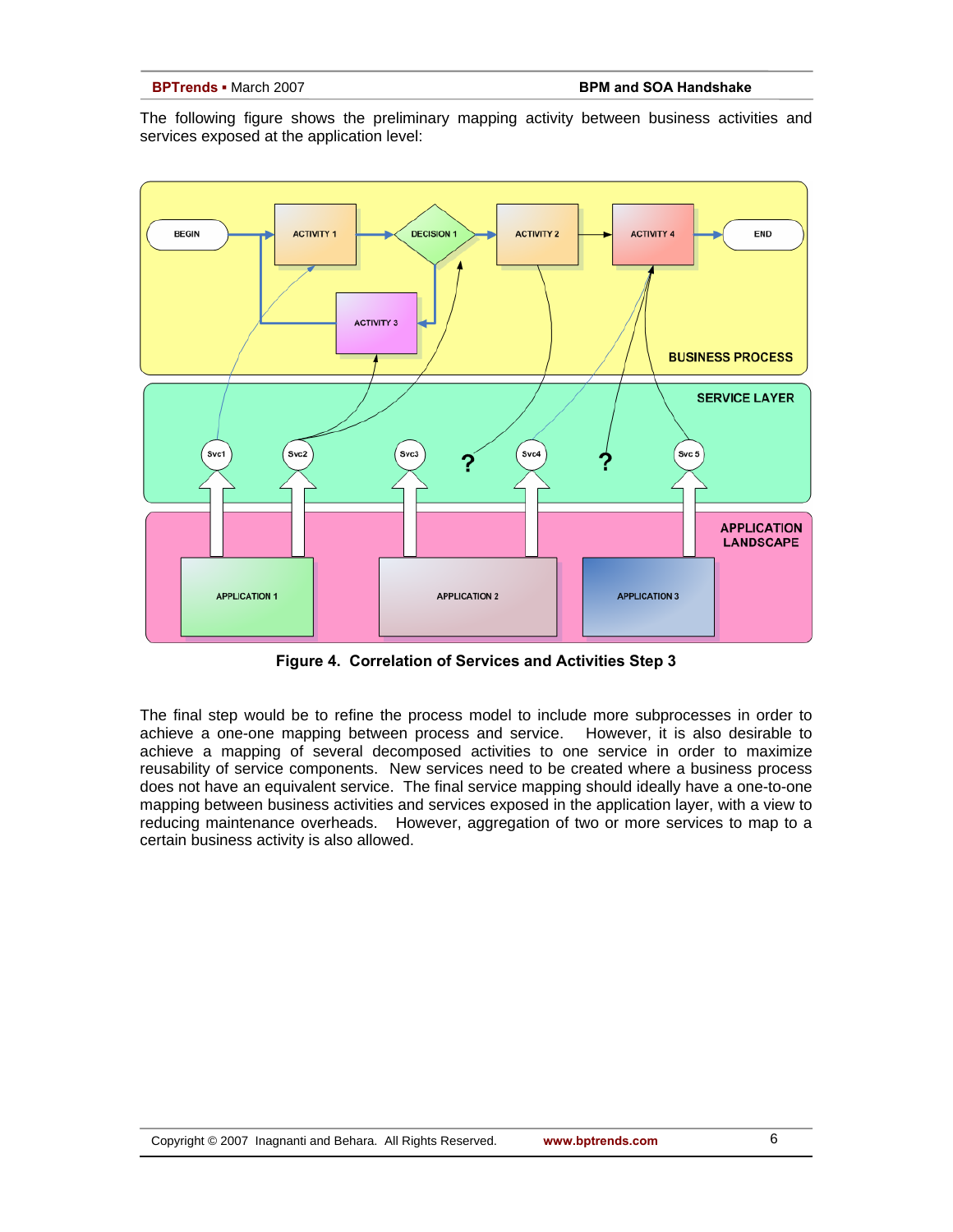

**BPTrends ▪** March 2007 **BPM and SOA Handshake**



**Figure 5. Correlation of Services and Activities (Contd.) – Step 4** 

After analysis services are identified for an initial list, the next challenge will be to scope the responsibilities of each service. The following diagram depicts the complexity and subjectivity involved in a service boundary definition due to its relationships with business and IT elements like business processes, sub-systems, and business use cases. Please refer to next section for more details to be considered for service granularity.

7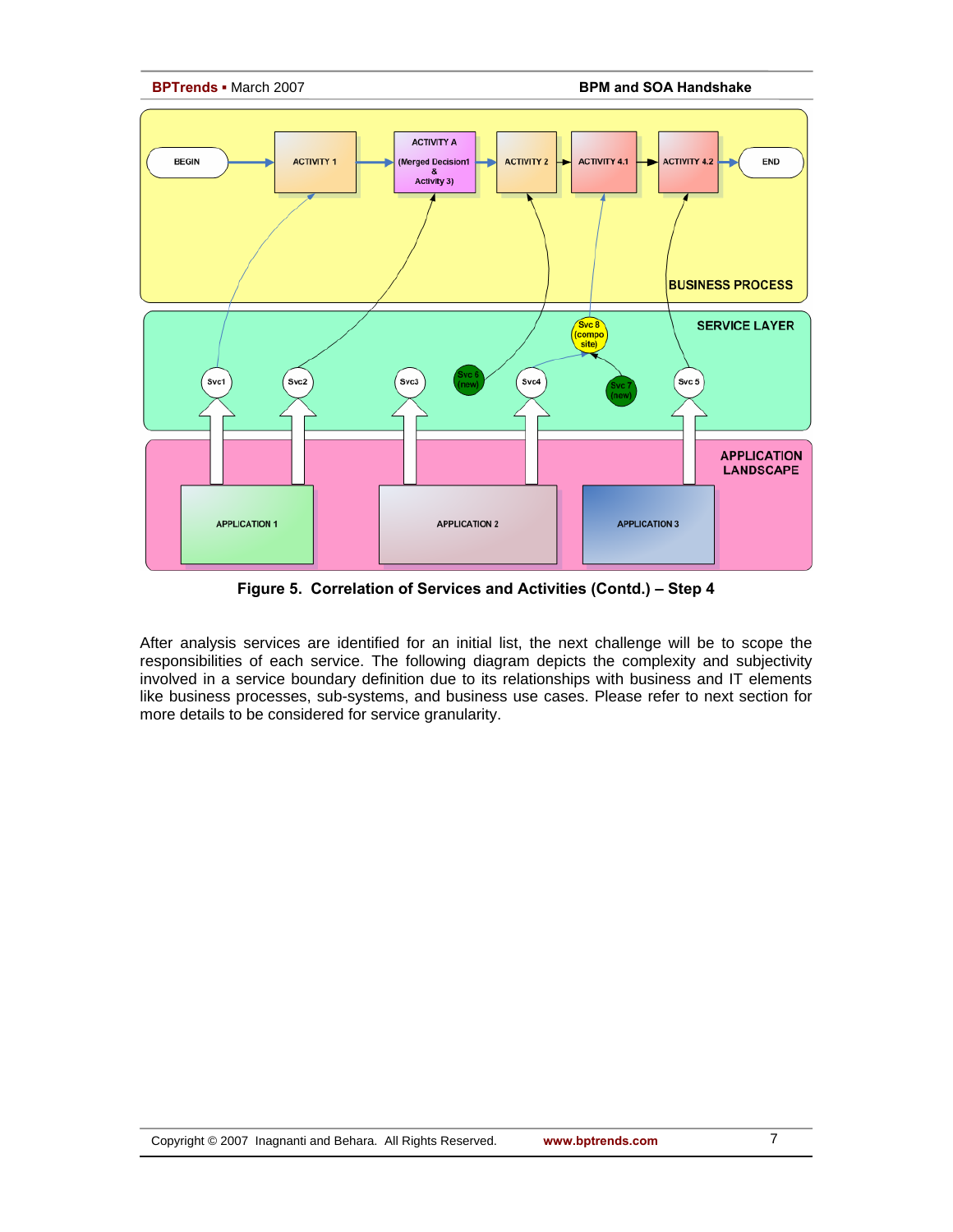

**Figure 6. Service Boundary Subjectivity**

Some of the points to be considered while deciding on service granularity are

- **Reusable** 
	- o Trade off between fine-grained and coarse-grained
	- o Flexible and composable in other function or domain areas
- Considerable or reasonable business value
- Payloads of service operations should not be so high that it causes the performance and network overheads.

# **Need for Effective Governance**

Note that there is a danger of service duplication from multiple projects running under the SOA transformation program unless the following important elements are made mandatory as part of SOA Governance structure.

(i) Business executive involvement in defining the service responsibilities, promoting/selling it across the enterprise

(ii) Reuse promotion

- Enterprise must have SDLC review toll gates with EARB (or necessary IT processes)
- **Single enterprise wide repository to host service related artifacts**

(iii) Enterprise Architecture Review Board (reporting to CIO) should act like of task force to make sure that every project requirement is assessed for reuse opportunities right in the business discovery phase or idea generation phase itself: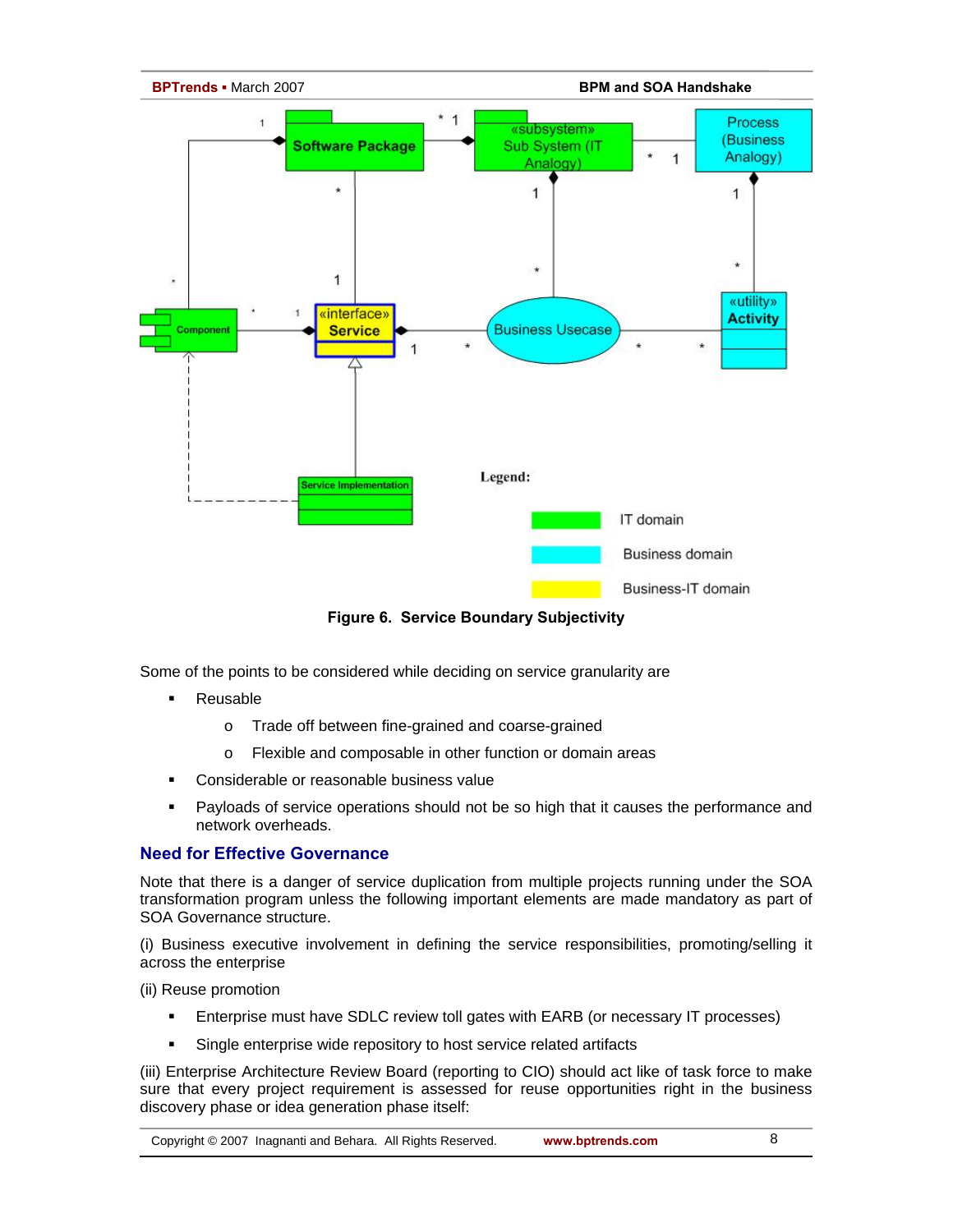- **i** in using the existing services
- to identify the potential future services
- to provide the guidelines to the application team in both the above scenarios

Having the above-mentioned high level business and IT executive support would take the enterprise onto agility highway via RAMP (Reuse Across Multiple Projects). Without the above support, SOA efforts would result in Service Oriented Stovepipes – however good your services and service identification methodology may be.

### **Conclusions**

This article has brought out the ways to follow the identification of services and best practices while applying them during an enterprise level SOA transformation. This article also specified the required supporting IT processes that should be in place for successful reuse promotion and to prevent duplication or service proliferation. This article has clarified the need for business and IT team collaboration for identification of enterprise level services. Service identification is one of the core elements of the BPM and SOA handshake that reinforces the current mantra that "BPM should be service oriented, SOA should be business process focused, and SOA takes over where BPM leaves the enterprise in a path towards agility."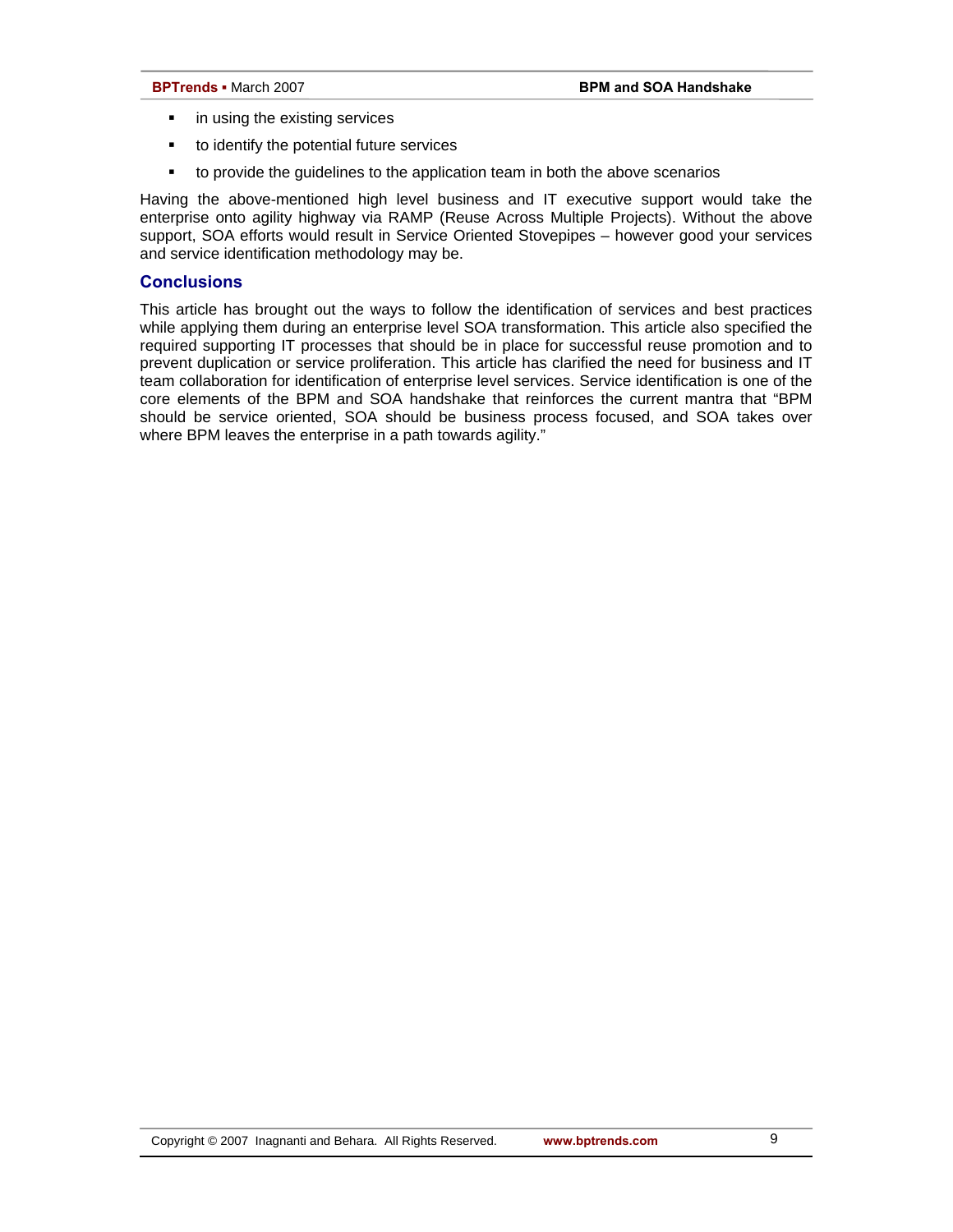# **Appendix**

# **Service Specification Template**

The following table depicts the content coverage within a service specification document. This will be useful to architects, designers, and project managers.

The intent of service specification is to convey the high level design idea behind the component to design and build to the IT team. It will also help the business team to understand internal details such as key features, business rules implemented, constraints, and limitations. Key elements of Service in SOA are interface, contract, and implementation. As part of the high level design, these need to be captured to help the designers and build a team in the later phases.

| Enterprise SOA Layer       | The layer in which this particular service fits in with regard to<br>enterprise SOA layers.                                                                                                                                                                                                                                                                                                                                                                                                                                                                                                                                                                                                                                                                                     |
|----------------------------|---------------------------------------------------------------------------------------------------------------------------------------------------------------------------------------------------------------------------------------------------------------------------------------------------------------------------------------------------------------------------------------------------------------------------------------------------------------------------------------------------------------------------------------------------------------------------------------------------------------------------------------------------------------------------------------------------------------------------------------------------------------------------------|
| Service Interface          | This depicts overall functions exposed to the clients of service.<br>These will be arrived at by carefully analyzing the various use<br>cases for commonality, special requirements, and reuse. Different<br>methods and functions of the service may encompass a major end-<br>to-end functionality OR provide the same logical function but with<br>different inputs and outputs, depending on the requirements. This<br>should also cover high level inputs and outputs of every method call<br>within the service interface.                                                                                                                                                                                                                                                |
| <b>Service Contract</b>    | In this section are inputs and outputs to be captured in terms of<br>high level entities, value objects, etc. This should also highlight any<br>of the important attributes that may have different values and help<br>in changing the service flow functionality.                                                                                                                                                                                                                                                                                                                                                                                                                                                                                                              |
| Service Configuration      | All necessary configuration details, both on service and client side,<br>have to be captured.                                                                                                                                                                                                                                                                                                                                                                                                                                                                                                                                                                                                                                                                                   |
| Service Implementation     | This should specify the implementation details of each function in<br>terms of either a real or a pseudo code. Documenting the pseudo<br>code and scenario diagrams may be possible only at the end of the<br>design phase. Hence, it is advisable to mention how different use<br>cases would use this particular service to realize the functionality at<br>a very high level in terms of specifying the methods.                                                                                                                                                                                                                                                                                                                                                             |
|                            | Components used back-end                                                                                                                                                                                                                                                                                                                                                                                                                                                                                                                                                                                                                                                                                                                                                        |
|                            | Policies to be enforced                                                                                                                                                                                                                                                                                                                                                                                                                                                                                                                                                                                                                                                                                                                                                         |
|                            | References to Use Cases/Requirements                                                                                                                                                                                                                                                                                                                                                                                                                                                                                                                                                                                                                                                                                                                                            |
| Type of Service Invocation | Synchronous/Asynchronous                                                                                                                                                                                                                                                                                                                                                                                                                                                                                                                                                                                                                                                                                                                                                        |
| Service Invocation         | This section is intended to communicate how application specific<br>layers would be communicating to the service being discussed.<br>This section describes how the responsibilities division across the<br>application and component influences the deployment architecture.<br>In other words, there are various deployment options available for<br>consideration with some tradeoffs between whether patch<br>application to component/service is acceptable whenever a new<br>application gets added to the service client portfolio and whether to<br>keep completely the application specific logic on the application<br>side rather than with component/service. The service invocation<br>section explains how to build a service with regard to both the<br>options. |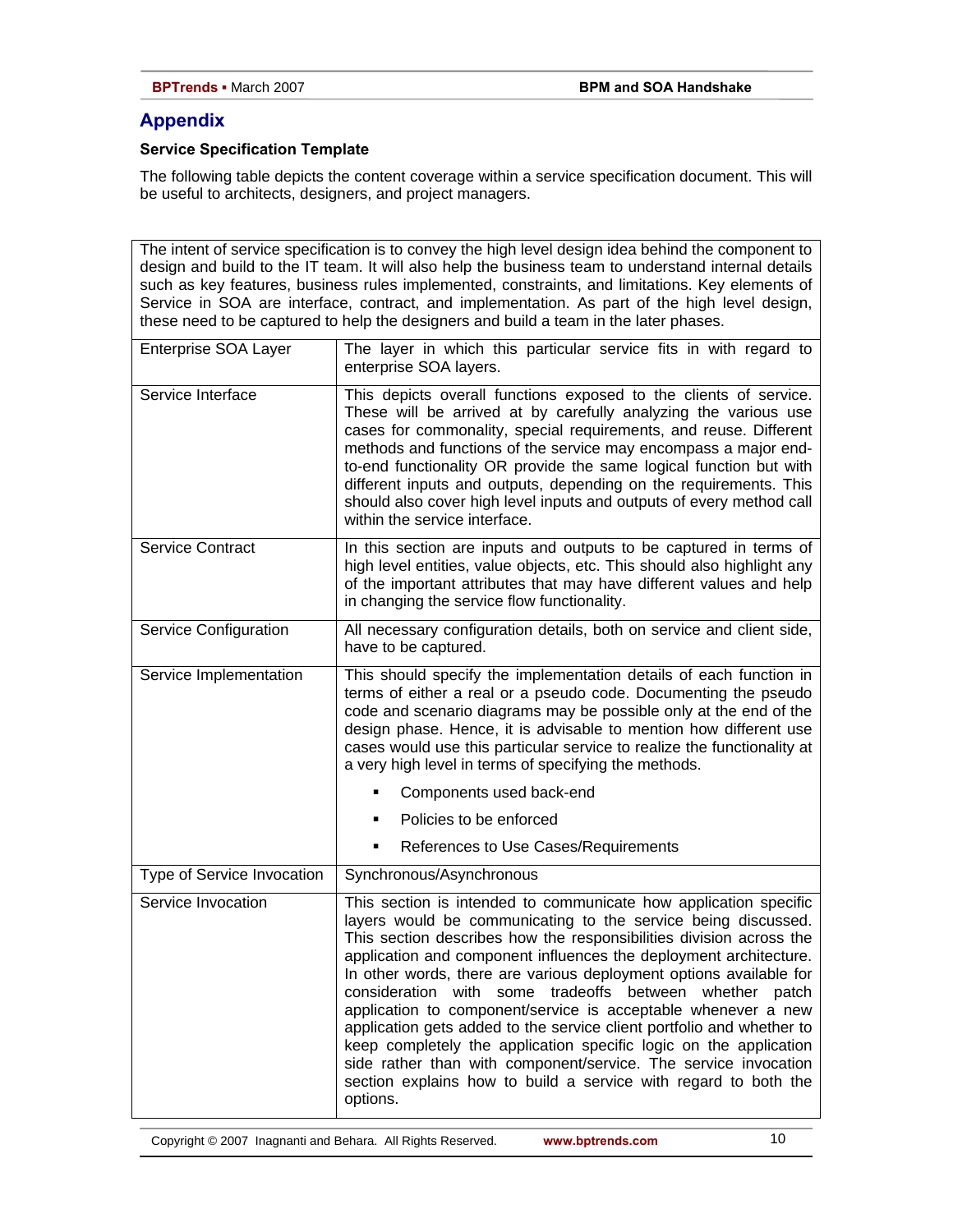| <b>BPTrends - March 2007</b> | <b>BPM and SOA Handshake</b>                                                                                                                      |
|------------------------------|---------------------------------------------------------------------------------------------------------------------------------------------------|
| Service Dependency           | This should document the various services (in different SOA layers)<br>which are required for this layer to complete end-to-end<br>functionality. |
| Data Dependency              | Master data requirements, high level service data schema                                                                                          |
| Service State                | Stateless/Stateful                                                                                                                                |
| Local/Network                | Connected/Disconnected/Both                                                                                                                       |
| <b>Hosting Location</b>      | Client/Server/External System                                                                                                                     |
| Code Packaging               | Describes the classes to be packaged together in different modes                                                                                  |
| Designed Limitations         | Mention all the constraints or business requirements leading to the<br>current design, for future reference.                                      |
| <b>Known Defects</b>         | This should explain both technical and business defects.                                                                                          |
| References                   | Articles/Patterns/Standards to be referred                                                                                                        |

### **References**

- 1. Service oriented modeling and architecture How to identify, specify, and realize services for your SOA by Ali Arsanjani, 09 Nov 2004, IBM
- 2. Elements of Service Oriented Analysis and Design An interdisciplinary modeling approach for SOA projects, Olaf Zimmermann & Co., June 2004, IBM
- 3. TOGAF v8.1: Architecture Board's role, responsibilities, operation
- 4. EARB Reference Guide for a big retail customer Wipro proprietary documentation
- 5. Research paper. "Service Oriented Architecture and Process," 10 February, 2006 IBM
- 6. Research Paper. "Positions 2005: Service Oriented Architecture Adds Flexibility to Business Processes," 16 February, 2005 Gartner

### **Glossary of Terms**

| <b>Acronym/Abbreviation</b> | <b>Definition</b>                           |
|-----------------------------|---------------------------------------------|
| <b>BPM</b>                  | <b>Business Process Management</b>          |
| <b>CRUD</b>                 | Create, Read, Update, Delete                |
| EA                          | <b>Enterprise Architecture</b>              |
| <b>EARB</b>                 | <b>Enterprise Architecture Review Board</b> |
| <b>EDM</b>                  | <b>Enterprise Data Model</b>                |
| <b>RAMP</b>                 | Reuse Across Multiple Projects              |
| <b>ROI</b>                  | Return On Investment                        |
| <b>SDLC</b>                 | Software Development Life Cycle             |
| <b>SIM</b>                  | Service Identification Methodology          |
| <b>SOA</b>                  | Service Oriented Architecture               |